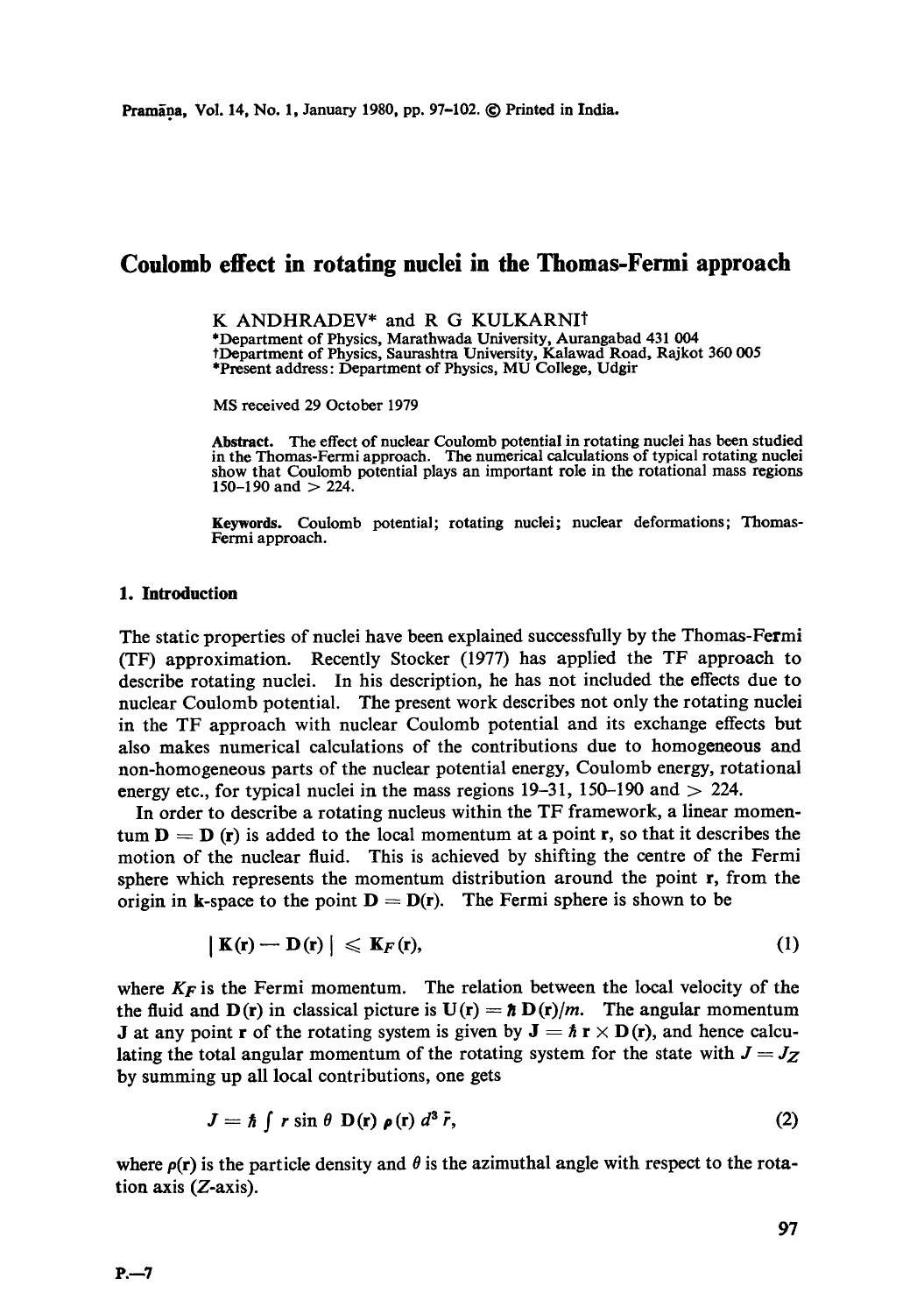The total kinetic energy of the rotating system is given by

$$
E_{\rm kin} = \frac{\hbar^2}{2m} \int d^3 \,\bar{r} \, \left\{ \frac{3(3\pi^2)^{2/3}}{5(2)^{2/3}} \rho^{5/3}({\bf r}) + D^2({\bf r}) \rho({\bf r}) \right\}, \tag{3}
$$

where the first and second term represent the linear and rotational kinetic energy of the system, respectively. The density  $\rho$  and Fermi momentum  $K_F$  are related through

$$
\rho(\mathbf{r})=2/(3\pi^2) K_F^3(\mathbf{r}).
$$

The potential energy of the system can be written as

$$
E_{\text{pot}} = \int d^3 \,\vec{r} \, \left\{ \rho(\mathbf{r}) \, V(\rho, a) + \frac{\hbar^2}{2m} \, \eta (\nabla \rho)^2 + C_c \, \rho(\mathbf{r}) \, \phi_c(\mathbf{r}) \right. \\ + C_{ce} \, \rho^{4/3}(\mathbf{r}) \right\} \, . \tag{4}
$$

The Thomas-Fermi approximation consists in assuming that the energy dependence in the density is locally the same as that of a homogeneous medium in its ground state. This is equivalent to assuming that the correlations between the nucleons in finite nuclei are the same as in nuclear matter (Brueckner *et al* 1958) and is known as the local density approximation. In accordance with Brueckner *et al* (1968), the first term in equation (4) represents the potential energy which is of the form

$$
V(\rho, a) = B_1(a) \rho + B_2(a) \rho^{4/3} + B_3(a) \rho^{5/3}
$$

where the coefficients  $B_i(a)$  are of the form  $B_i(a) = b_i (1 + a_i a^2)$  and a is the neutron excess parameter:  $\alpha = (N-Z)/(N+Z)$ . The inhomogeneity correction which takes care of the decrease of the density at the nuclear surface is expressed by the second term of equation (4). The direct Coulomb energy is given by the third term  $C_c \rho \phi_c(\mathbf{r})$  of equation (4) where  $C_c = \frac{1}{2} [\frac{1}{2}(1-a)] e$  and

$$
\phi_c(\mathbf{r}) = e^{\frac{1}{2}}(1-a) \int \frac{\rho(\mathbf{r}')}{|\mathbf{r}-\mathbf{r}'|} d^3 r'.
$$

The last term in equation (4) represents exchange Coulomb energy with  $C_{ce} = -1.0636 \left[\frac{1}{2} (1 - a)\right]^{4/3} e^2$ .

The total energy is expressed by

$$
E(\rho) = \int \epsilon \, [\rho(\mathbf{r})] \, d^3 \, r,\tag{5}
$$

with 
$$
\epsilon(\rho) = \frac{\hbar^2}{2m} \left\{ \frac{3}{5} \left( \frac{3\pi^2}{2} \right)^{2/3} \rho^{5/3}(\mathbf{r}) + D^2(\mathbf{r}) \rho(\mathbf{r}) \right\} + \rho(\mathbf{r}) V(\rho, a) + \frac{\hbar^2}{8m} \eta (\nabla \rho)^2 + C_c \rho(\mathbf{r}) \phi_c(\mathbf{r}) + C_{ce} \rho^{4/3}(\mathbf{r}).
$$
 (6)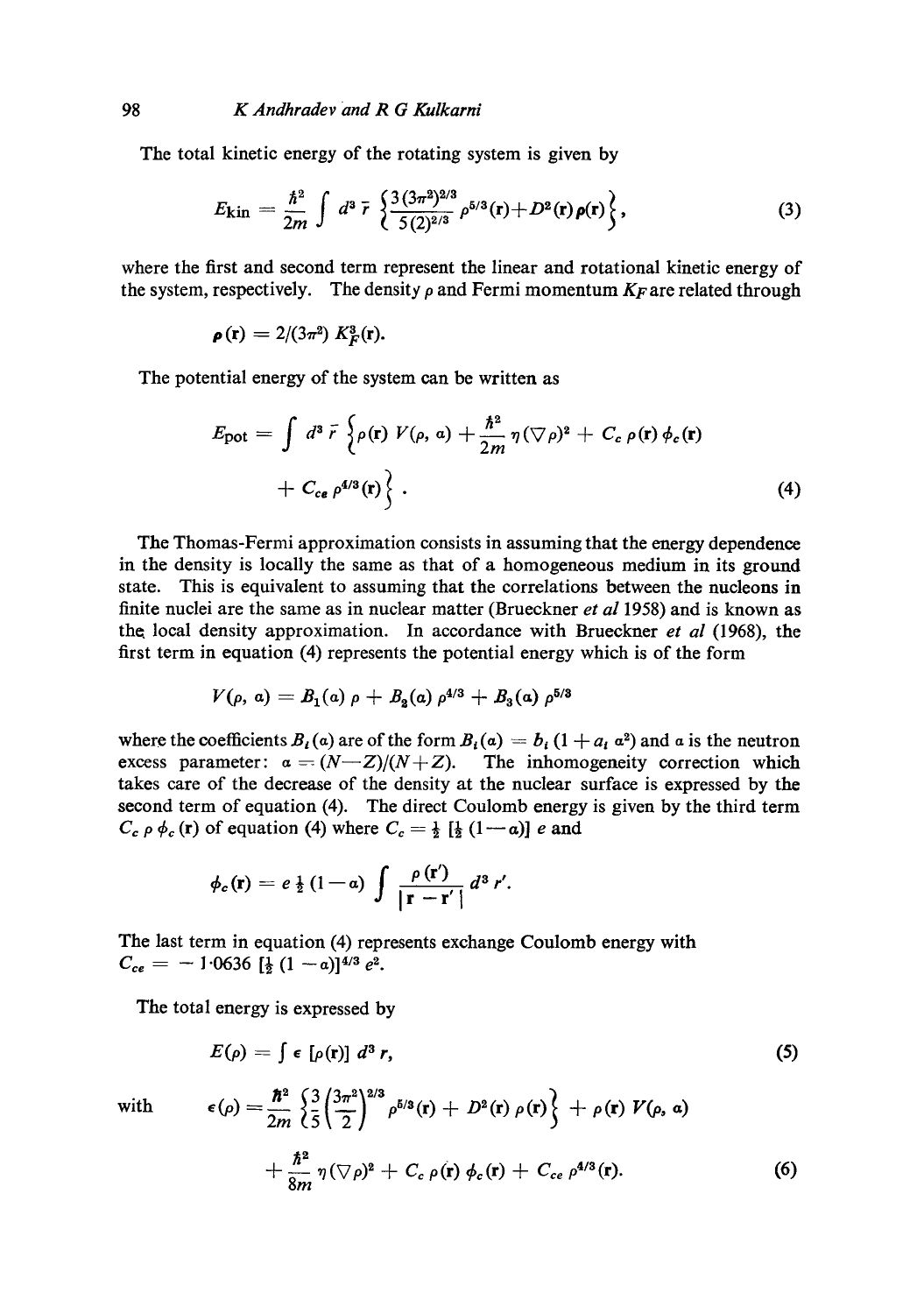In order to minimise the total energy with respect to the local momentum  $D(r)$ and the density  $\rho(\mathbf{r})$ , Lagrange multipliers  $\lambda$  and  $\mu$  were introduced, respectively, under the constraints of fixed angular momentum and particle number. The energy minimisation with respect to D gives the angular velocity ( $\omega$ ) with which the nucleus rotates as  $\omega = \lambda/\hbar$  and its local momentum as

$$
D(\mathbf{r}) = \lambda \frac{m}{\hbar^2} r \sin \theta. \tag{7}
$$

Minimising the total energy with respect to density variations, one gets the following TF equation

$$
\frac{\hbar^2}{2m}(3\pi^2/2)^{2/3}\rho^{2/3} + \frac{m}{2\hbar^2}\lambda^2\ r^2\ \sin^2\theta + 2\ B_1\ \rho + 7/3\ B_2\ \rho^{4/3} \n+ 8/3\ B_3\ \rho^{5/3} + C_c\ \phi_c + \frac{4}{3}\ C_{ce}\rho^{1/3} - \frac{2\hbar^2}{8m}\eta\ \Delta\ \rho = \mu. \tag{8}
$$

Because of Coulomb term, equation (8) is an integro-differential equation. This equation also contains rotational energy term. An exact solution of this equation is rather difficult. An approximate solution of equation (8) can be obtained by assuming

$$
\rho(\mathbf{r}) = \rho_0(r) \left[ 1 + \epsilon Y_{20}(\theta) \right], \tag{9}
$$

where  $\rho_0$  (r) is the density of the non-rotating nucleus and  $\rho_0 \in Y_{20}$  represents a small perturbation of the density  $\rho_0$  due to rotation. This is because of small values of  $\epsilon$ which is due to small values of angular momentum.

In order to obtain a relation between the unknown parameter  $\epsilon$  and  $\lambda$ , equation (9) was used in (8) and the resulting expression was linearised with respect to  $\epsilon$  to get the change  $\delta \rho$ 

$$
\delta \rho (r, \theta) = \rho_0 \epsilon Y_{20},
$$
\n
$$
\delta \rho = -\rho_0 \frac{m}{2\hbar^2} \lambda^2 r^2 \sin^2 \theta
$$
\n
$$
-\frac{2\hbar^2}{8m} \eta \left[ \frac{1}{r} \frac{d^2}{dr^2} (r \rho_0) + \frac{6 \rho_0}{r^2} \right] + 2 B_1 \rho_0 + \frac{28}{9} B_2 \rho_0^{4/3}
$$
\n
$$
+\frac{40}{9} B_3 \rho_0^{5/3} + \frac{4}{9} C_{ce} \rho_0^{1/3} + A + \frac{\hbar^2}{2m} \left( \frac{3\pi^2}{2} \right)^{2/3} \times \frac{2}{3} \rho_0^{2/3}.
$$
\n(10)

where A is the contribution due to the direct Coulomb term  $C_c \phi_c$ . The calculation is given below.

$$
C_c \phi_c = C_c e^{\frac{1}{2}} (1-a) \int \frac{\rho(r')}{|\mathbf{r}-\mathbf{r'}|} d^3 r'
$$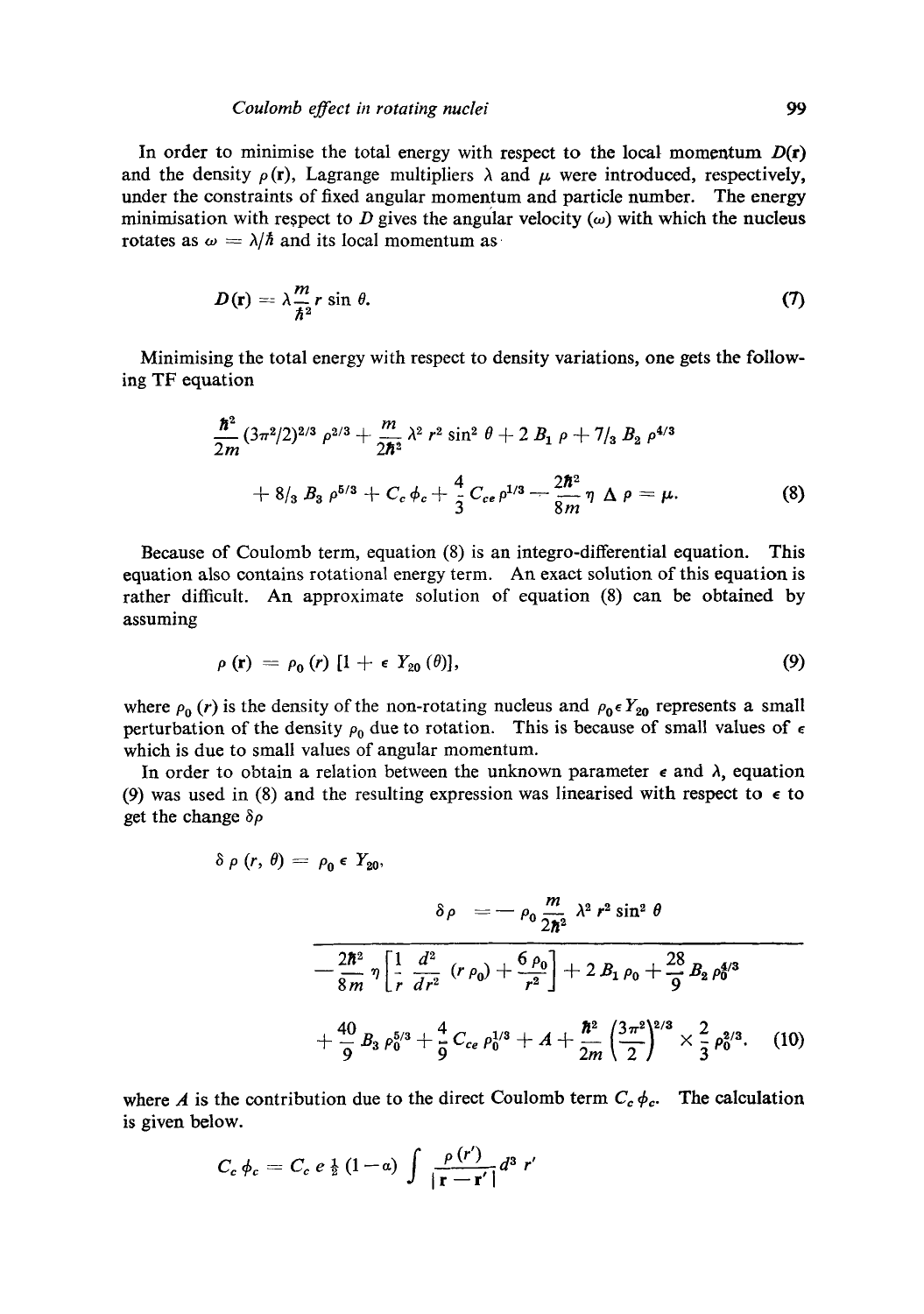*100 K Andhradev and R G Kulkarni* 

Using the expansion of  $\frac{1}{|\mathbf{r}-\mathbf{r}'|}$ 

$$
C_{e} \phi_{e} = C_{e} e_{\frac{1}{2}} (1 - a) \left\{ \int_{0}^{r} \rho(r') d^{3} r' \left[ \frac{1}{r} + \frac{r'}{r^{2}} \cos \Theta + \frac{r'^{2}}{r^{3}} \frac{1}{2} (3 \cos^{2} \Theta - 1) + \dots \right] + \int_{r}^{R} \rho(r') d^{3} r' \left[ \frac{1}{r'} + \frac{r}{r'^{2}} \cos \Theta + \frac{r^{2}}{r'^{3}} \times \frac{1}{2} (3 \cos^{2} \Theta - 1) + \dots \right] \right\}.
$$
 (11)

where the first integral  $(I_1)$  represents the contribution of all the points inside a sphere of radius r and the second integral  $(I_2)$  represents the contribution due to the points between the spheres of radii r and R (nuclear radius) and  $\Theta$  is the angle between r and r' as shown in figure 1.

Analogous to equation (9), the value of  $\rho(r')$  is written as

$$
\rho(\mathbf{r}') = \rho_0(r') [1 + \epsilon Y_{20}(\theta')],
$$
  
=  $\rho_0(r') [1 + \frac{\epsilon \beta}{2} (3 \cos^2 \theta' - 1)].$  (12)

where  $\beta = (5/4\pi)^{1/2}$ . Inserting equation (12) in  $I_1$  of equation (11), one gets

$$
I_1 = C_c e \frac{1}{2}(1 - \alpha) \int_{0}^{r} \rho_0(r') \left[1 + \frac{\epsilon \beta}{2} (3 \cos^2 \theta' - 1) \right] \left\{ \frac{1}{r} + \frac{r'}{r^2} \cos (\Theta) + \frac{r'^2}{r^3} \times \frac{1}{2} (3 \cos^2 \Theta - 1) + \ldots \right\} d^3 \tilde{r}'
$$



Figure 1.  $\theta$  is the angle between the rotational axis (z-axis) and **r**,  $\theta'$  is the angle between the rotation axis and  $\mathbf r'$  and  $\Theta$  is the angle between r and  $\mathbf r'$ .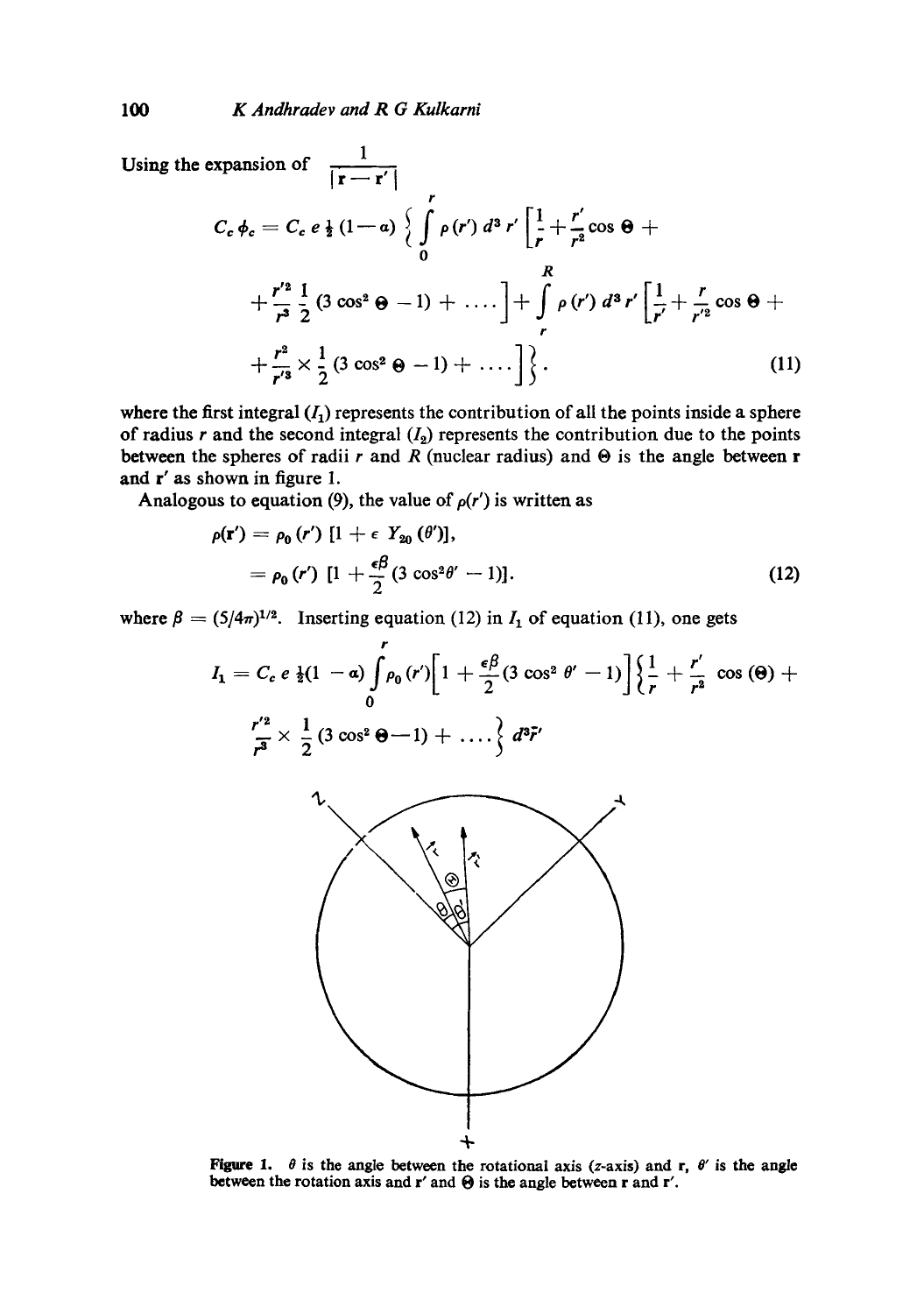which gives the perturbed part of  $I_1$  as

$$
I_1 = C_c e^{\frac{1}{2}} (1 - a) \int_0^r \rho_0(r') \frac{\epsilon \beta}{2} (3 \cos^2 \theta' - 1) \times \left\{ \frac{1}{r} + \frac{r'}{r^2} \cos \Theta + \frac{r'^2}{r^3} \times \frac{1}{2} (3 \cos^2 \Theta - 1) + \dots \right\} d^3 r' \tag{13}
$$

The evaluation of equation (13) leads to the perturbed part of

$$
I_1 = C_c c \frac{1}{2} (1 - a) \frac{4\pi \epsilon Y_{20} (\theta)}{5 r^3} \int_{0}^{r} \rho_0 (r') r'^4 dr' \qquad (14)
$$

Similarly, the second integral of equation (11) gives the perturbed part of

$$
I_2 = C_c \epsilon \frac{1}{2} (1 - a) \frac{4\pi \epsilon Y_{20} (\theta) r^2}{5} \int_{r}^{R} \frac{\rho_0 (r')}{r'} dr'.
$$
 (15)

The total contribution of  $C_c$   $\theta_c$  is A = perturbed parts of  $(I_1 + I_2)$ 

$$
A = C_c c \frac{1}{2} (1 - a) \frac{4\pi \epsilon Y_{20} (\theta)}{5} \left\{ \frac{1}{r^2} \int_{0}^{r} \rho_0 (r') r'^4 dr' + r^2 \int_{r}^{R} \frac{\rho_0 (r')}{r'} dr' \right\}.
$$
 (16)

The comparison of expression (10) for change in density with that of Stocker (1977) shows that the present expression (10) contains additional terms in the denominator due to Coulomb contributions. The effect of these (direct and exchange Coulomb) terms is to increase the magnitude of the denominator of Stocker's (1977) expression for  $\delta \rho$  which in effect increases the change in density. This means the addition of Coulomb contribution has increased the deformation of the nucleus which is a well known fact. The Coulomb contribution plays an important role in the heavy mass rotational region. The contribution due to Coulomb terms makes no change in the  $\theta$  dependence and the conclusions drawn by Stocker (1977) for  $\theta$  dependence hold true in the present case as well.

To facilitate the numerical evaluation of different terms in the numerator and the denominator of  $\delta \rho$  (equation (10)), it is assumed that  $\rho_0(r)$  equals the nuclear saturation density. Calculations were further simplified by assuming that the density is the same for both neutrons and protons. In evaluating the inhomogeneity term,  $\eta$ has been taken to be 5 *fm*<sup>3</sup> in accordance with Brueckner *et al* (1968) and the actual evaluation was done on the nuclear surface. The values of  $B_1, B_2$  and  $B_3$  for various